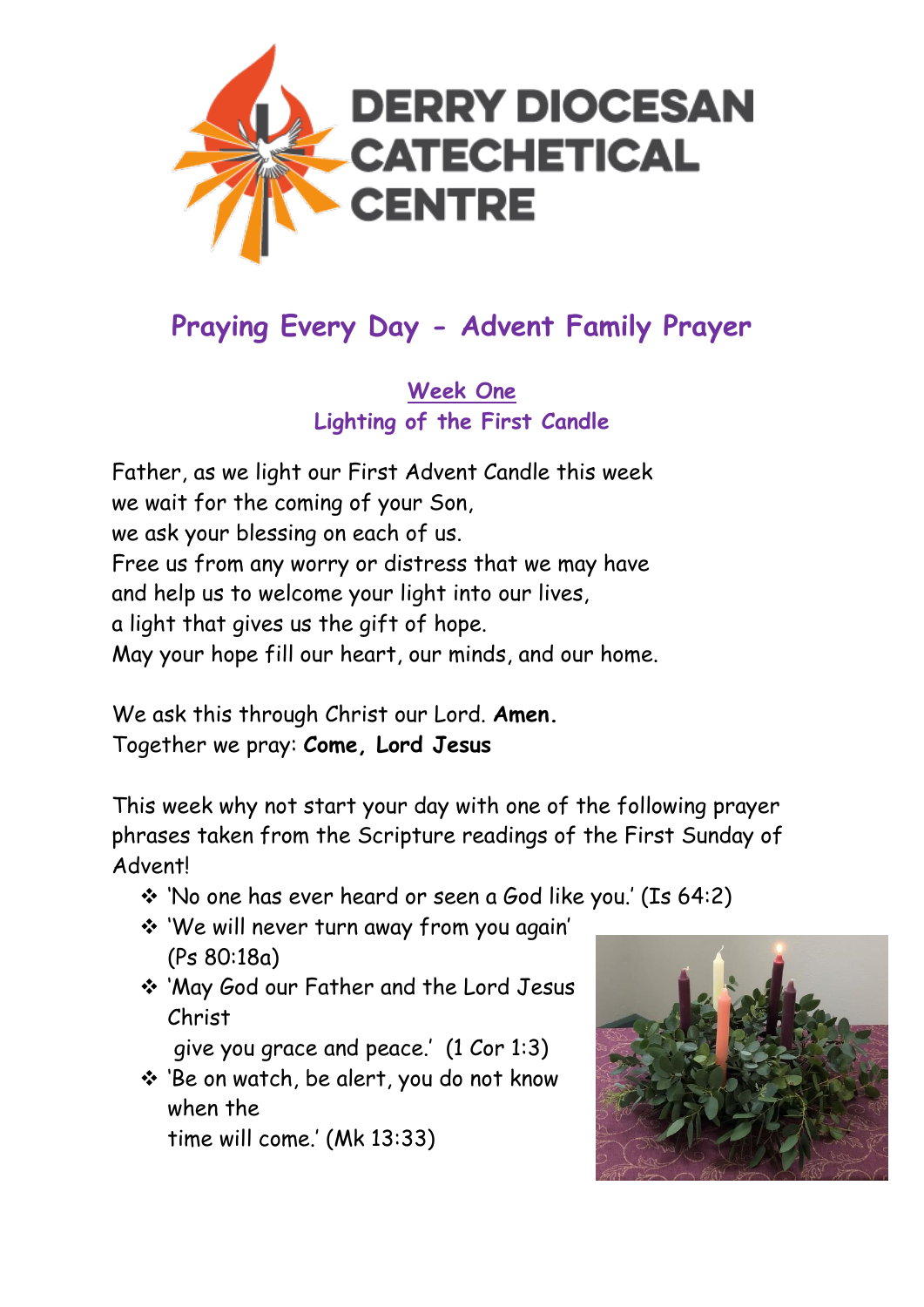## **Week Two Lighting of the Second Candle**

Loving God, as we light our First Advent Candle this week we wait for the coming of your Son, we ask your blessing on each of us. Free us from any worry or distress that we may have and help us to welcome your light into our lives, a light that gives us the gift of peace May your hope fill our heart, our minds, and our home.

We ask this through Christ our Lord. **Amen.** Together we pray: **Come, Lord Jesus**

This week why not start your day with one of the following prayer phrases taken from the Scripture readings of the Second Sunday of Advent!

- ❖ 'The Sovereign Lord is coming…He will take care of his flock like a shepherd; (Is 40:10a-11a)
- ❖ Lord, you have forgiven your people's sins.' (Ps 85:2)
- ❖ 'Your lives should be holy and dedicated to God.' (2 Pet 3: 11b)
- ❖ 'Get the road ready for the Lord, make a straight path for him to travel.' (Mark 1:3)

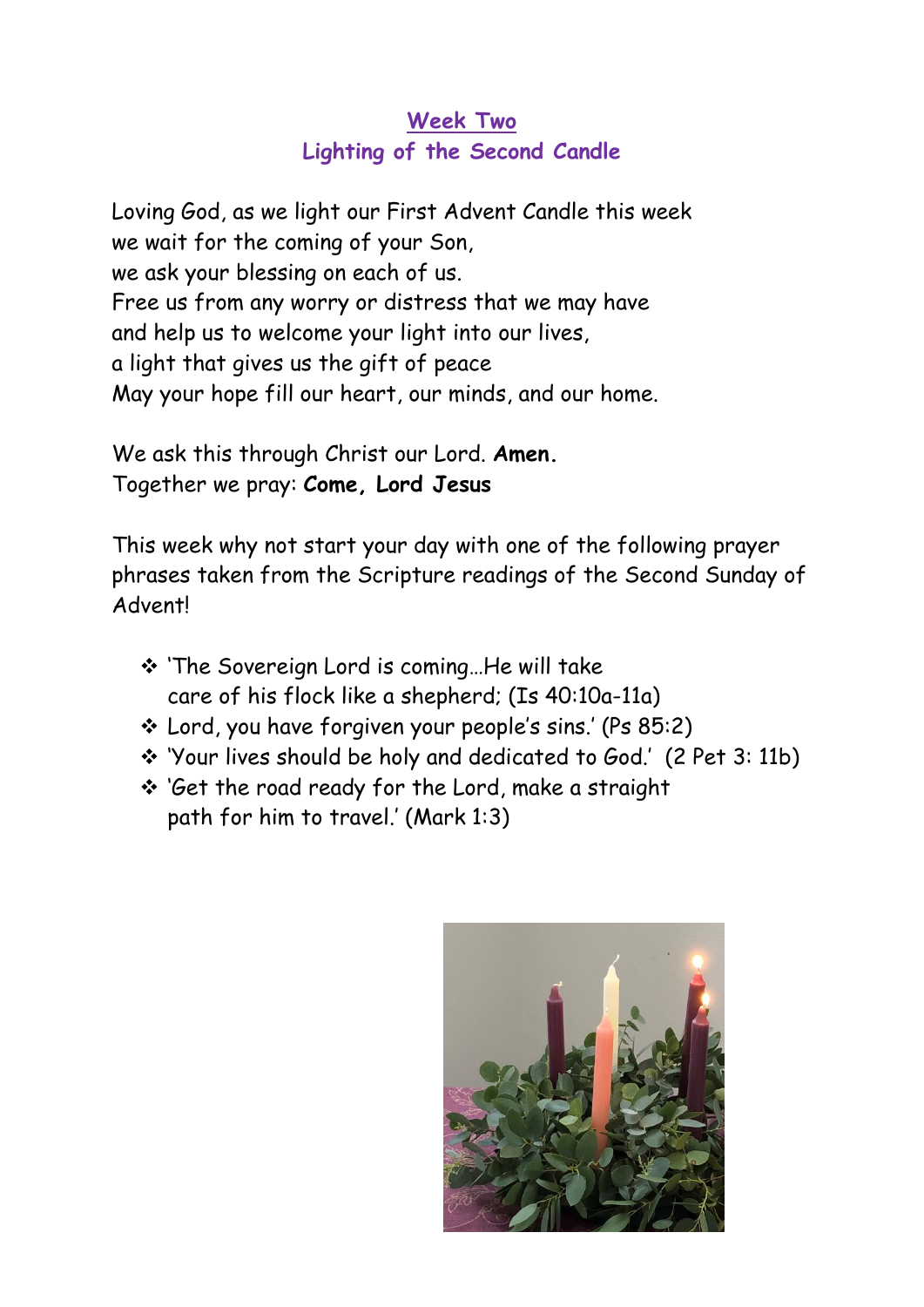#### **Week Three**

#### **Lighting of the Third Candle**

Loving God, on this Advent day we turn to you in prayer. As we prepare to celebrate the birth of your Son, we ask your blessing on each of us. Open our hearts to the good news that you bring to us and help us to welcome your light into our lives, a light that gives us the gift of joy. May we see that our deepest joy comes from knowing you. May this joy fill our heart, our minds, and our home. We ask this through Christ our Lord. **Amen.** Together we pray: **Come, Lord Jesus.**

This week why not start your day with one of the following prayer phrases taken from the Scripture readings of the Third Sunday of Advent!

- ❖ He has chosen me and sent me to bring good news to the poor (Is 61:1b)
- ❖ My heart praises the Lord (Luke 1:46a)
- ❖ Be joyful at all time, always pray, be thankful in all circumstances
- ❖ I baptise with water, but among you stands the one you do not know (John 1:26)